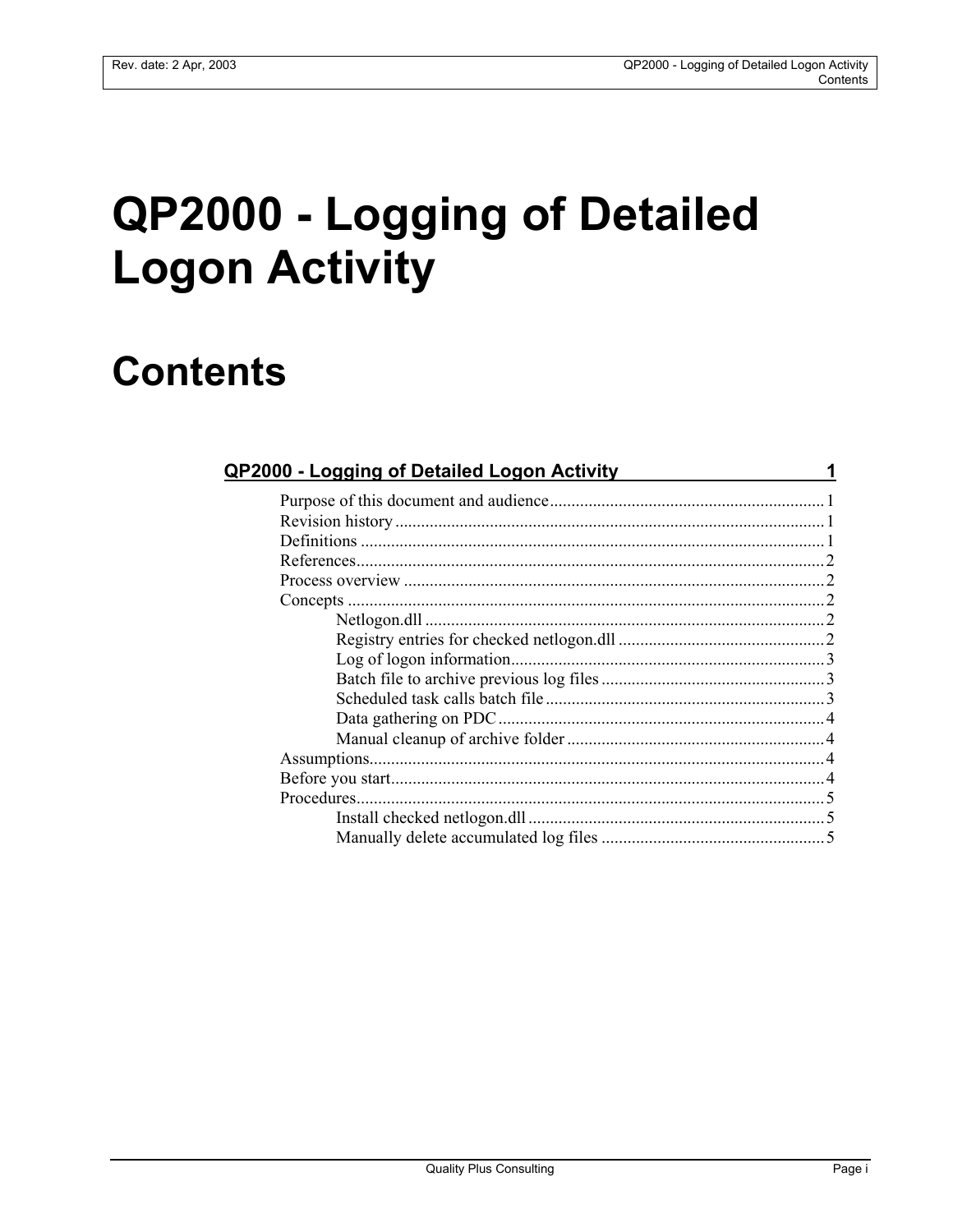# **QP2000 - Logging of Detailed Logon Activity**

## **Purpose of this document and audience**

This document describes the operation and maintenance of detailed logging of logon activity that is implemented on the primary domain controller. Server support personnel should be familiar with the operation of detailed logging, the manual maintenance required, and the types of problems that can occur when this feature is enabled.

## **Revision history**

| Date of revision | <b>Changes</b>  | Made by      |
|------------------|-----------------|--------------|
| 20-Feb-2003      | Initial release | Felicia King |
| 18-Mar-2003      | Remove DRAFT    | Felicia King |

## **Definitions**

| <b>BDC</b> | Backup Domain Controller  |
|------------|---------------------------|
| DLL.       | Dynamic Link Library      |
| <b>PDC</b> | Primary Domain Controller |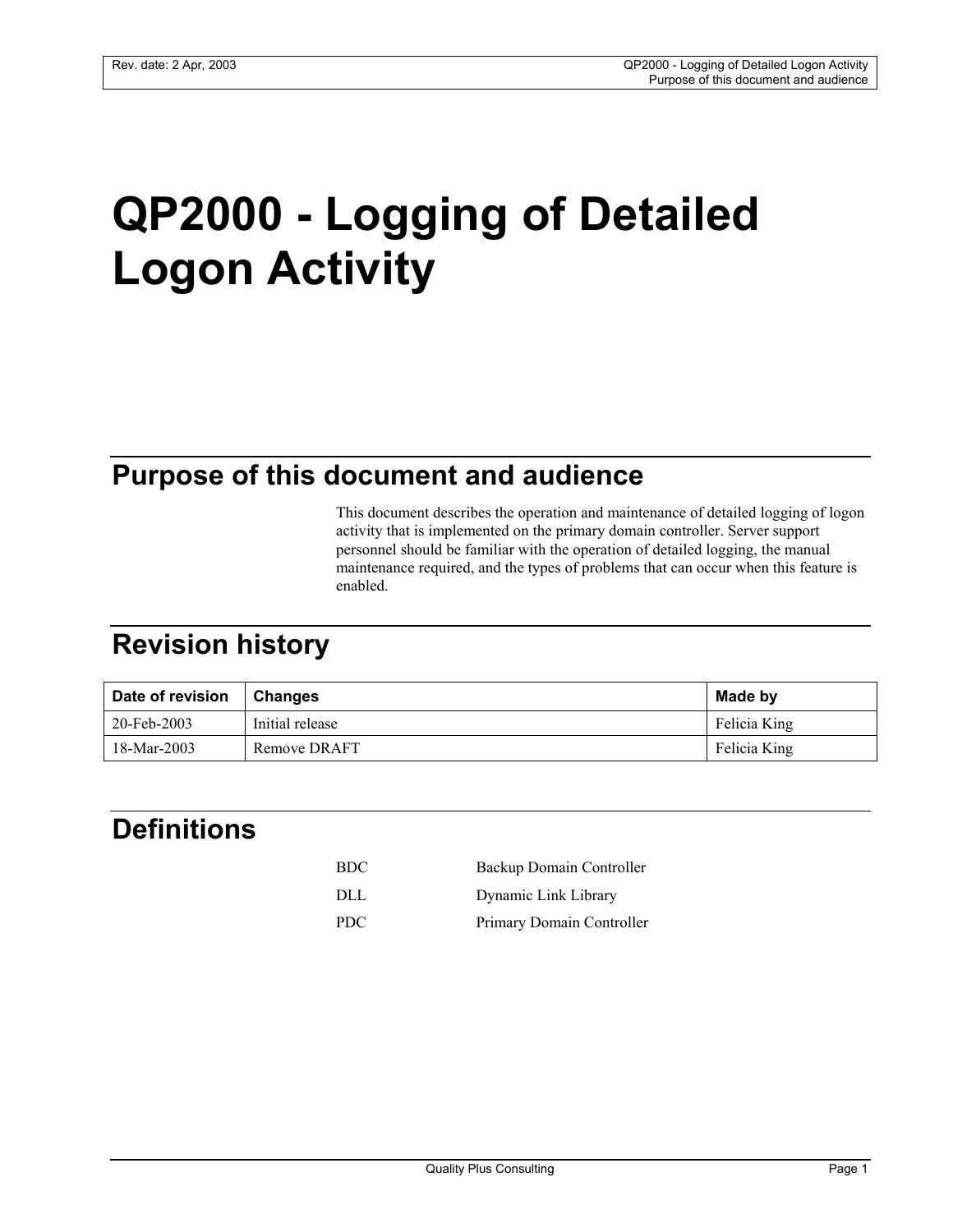### **References**

189541 - Using the Checked Netlogon.dll to Track Account Lockouts

QP2002 - Recover Group Memberships of Deleted User Account

QP2001 – Central Collection of Netlogon Logs

### **Process overview**

- 1. Install checked netlogon.dll on the PCD (or BDC) where you want to accumulate detailed event data.
- 2. Periodically, delete accumulated log files.

## **Concepts**

#### **Netlogon.dll**

When you build an NT 4 server, netlogon.dll is automatically loaded.

If you want more detailed information about logon successes and failures (e.g., if you are trying to analyze account lockouts), you must install and configure a "debug-checked" version of netlogon.dll. Microsoft article *189541 - Using the Checked Netlogon.dll to Track Account Lockouts* discusses this DLL file in more detail.

#### **Registry entries for checked netlogon.dll**

Proper setup of checked netlogon.dll requires the following DBFlag registry entry:



DBFlag: REG\_SZ: 0x20000004 DisablePasswordChange:REG\_DWORD:0 Scripts: REG\_EXPAND\_SZ: %SystemRoot%\system32\repl\export\s TrustedDomainList: REG\_MULTI\_SZ: SSSSSSSSSSS Update: REG\_SZ:no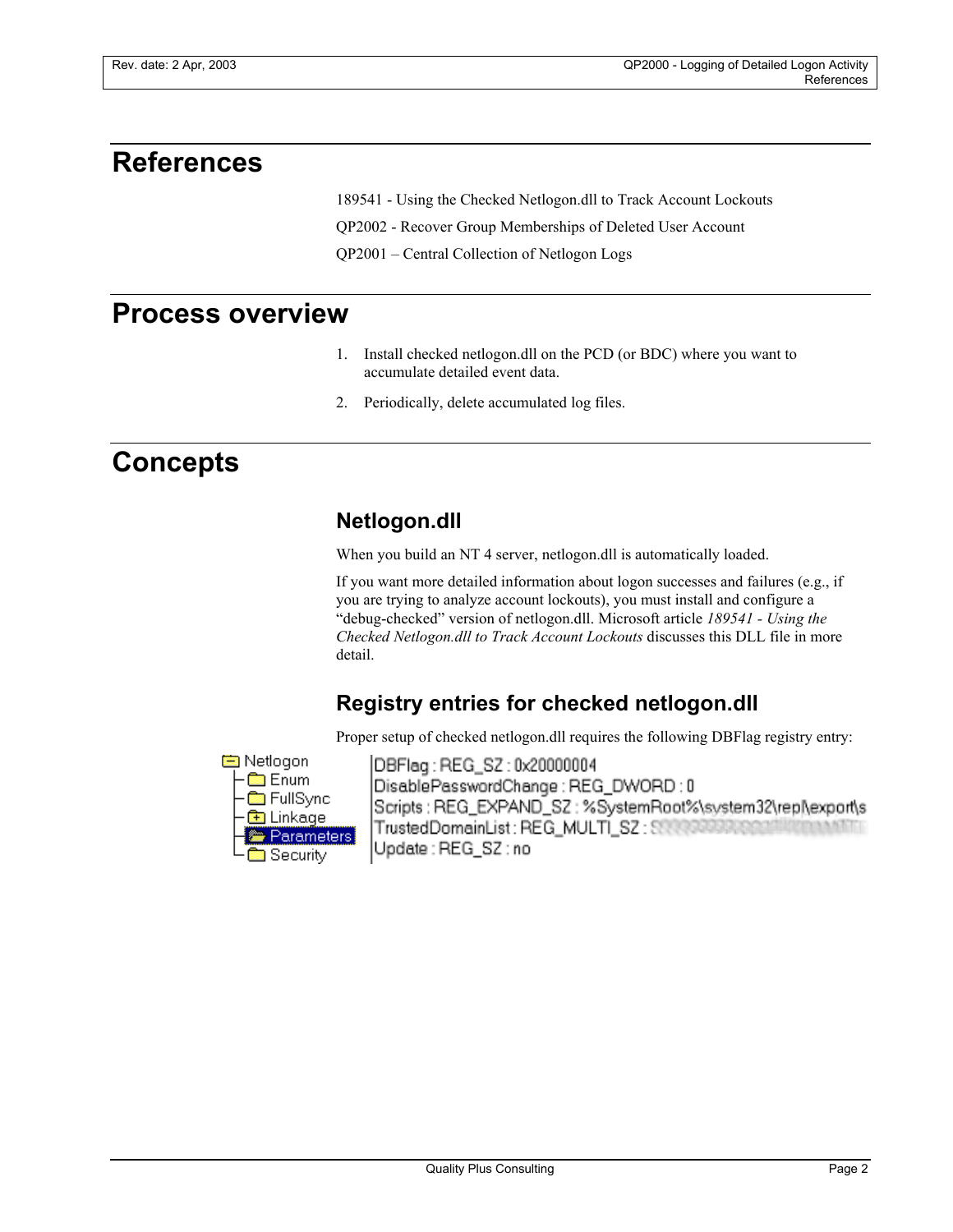#### **Log of logon information**

Detailed logon information is written to C:\WINNT\debug\netlogon.log. Maximum file size is 19 MB.

- When the checked netlogon.dll detects that the log has reached maximum size, it renames it **netlogon.bak** and begins a new log.
- When that new log reaches 19 MB, it overwrites the netlogon.bak file and begins a new log. Since at any given time, only one .log and one .bak file exist, the maximum amount of space that the .log and .bak files take up is 38 MB.

#### **Batch file to archive previous log files**

To study account lockout problems, we created a batch file (**CopyNetlogon.bat**) that:

- Moves each .bak file to an archive folder on the D:\ drive of the PDC (**\\PDCName\d\$\Netlogon.logArchive**)
- Renames it as a sequentially numbered  $(001 999)$  file, and
- Restores the .log extension

A copy of this batch file is available in the source files location.

Example of archived log files on the PDC:

| \\\$@@@@@@@@Q\d\$\Netlogon.logArchive              |           |                      |                         |  |  |  |  |
|----------------------------------------------------|-----------|----------------------|-------------------------|--|--|--|--|
| File<br>Edit<br>Help<br>View<br>Favorites<br>Tools |           |                      |                         |  |  |  |  |
| ⇔ Back →<br>Ŧ.                                     | Search    | Folders              | $\mathsf{X}$<br>用。<br>භ |  |  |  |  |
| <b>Address</b><br>l0\d\$\Netlogon.logArchive       |           |                      |                         |  |  |  |  |
| Google                                             |           | Search Web           | Search Site             |  |  |  |  |
| Name                                               |           | Size   Type          | Modified                |  |  |  |  |
| Ï<br>Netlogon001.log                               | 19,536 KB | <b>Text Document</b> | 2/3/2003 09:19          |  |  |  |  |
| Ë<br>Netlogon002.log                               | 19,534 KB | Text Document        | 2/3/2003 13:35          |  |  |  |  |
| Ĩ<br>Netlogon003.log                               | 19,536 KB | Text Document        | 2/3/2003 18:13          |  |  |  |  |
| Ë<br>Netlogon004.log                               | 19,535 KB | Text Document        | 2/4/2003 00:06          |  |  |  |  |
| E<br>Netlagan005.log                               | 19,535 KB | <b>Text Document</b> | 2/4/2003 05:32          |  |  |  |  |
| Netlagon006.log                                    | 19,533 KB | <b>Text Document</b> | 2/4/2003 09:22          |  |  |  |  |
| ≝<br>Netlogon007.log                               | 19,535 KB | Text Document        | 2/4/2003 13:36          |  |  |  |  |

#### **Scheduled task calls batch file**

A scheduled task periodically checks **C:\winnt\debug\** for the presence of the netlogon.bak file. (The current period is every 15 minutes.) If it finds one, it launches the CopyNetlogon.bat file. The frequency with which these files are generated reflects the activity on the PDC and may point to a problem if they are more numerous than usual.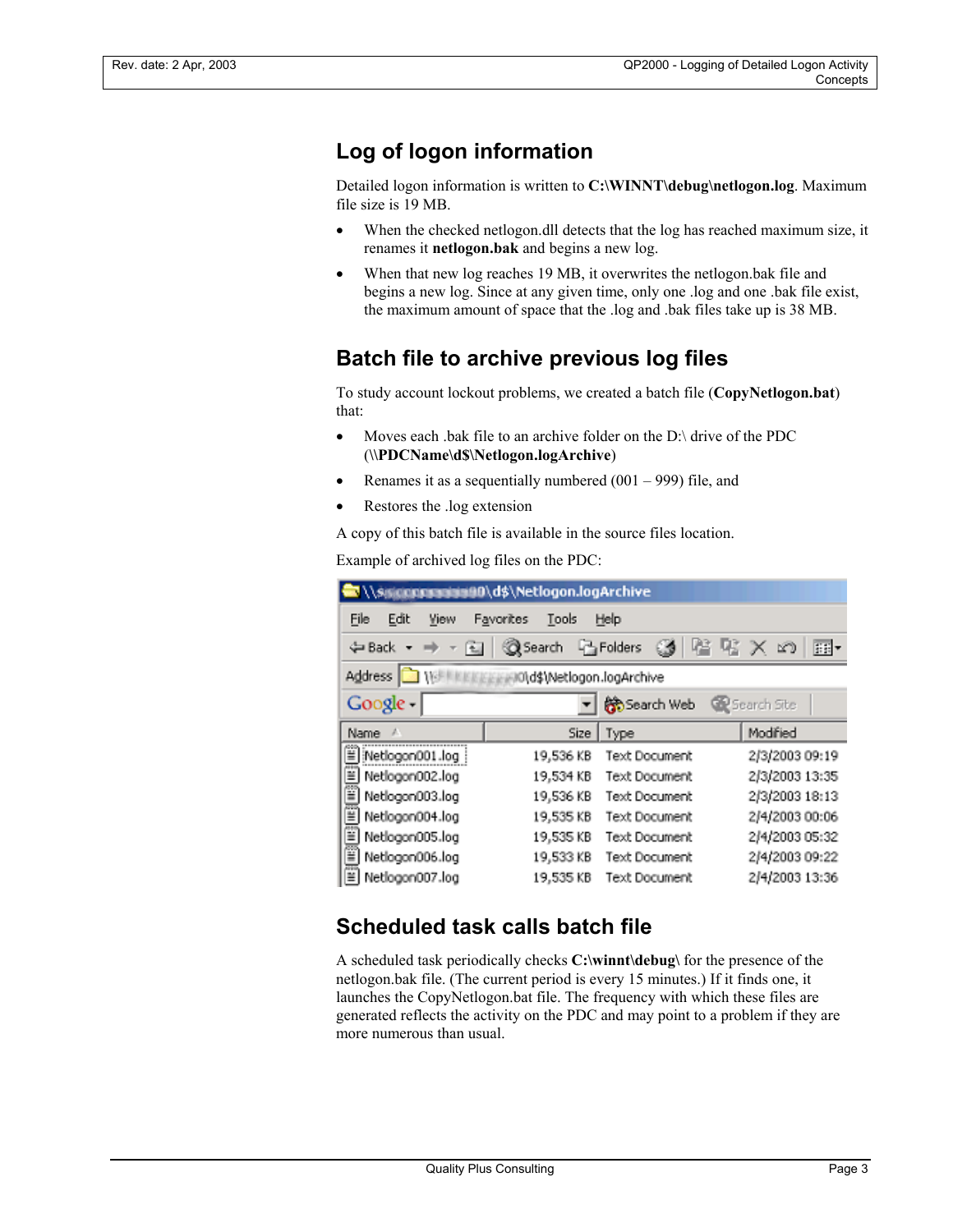#### **Data gathering on PDC**

Although the checked netlogon.dll can be installed on any NT 4 BDC, and we assume it is currently installed on all BDCs, this document describes how the data gathering occurs on the PDC.

**Note:** This particular netlogon.dll file applies only to NT 4 servers. Windows 2000 and higher servers have built-in detailed logging of logon events. You set a registry entry, then stop and start Netlogon service to launch detailed logging.

#### **Manual cleanup of archive folder**

As the archived .log files accumulate, they can easily use up all the space on the PDC D:\ drive. The PDC has 4 GB of space available, but 999 archived .log files consume 19 GB of space; 52 log files take up 1 GB of space.

To avoid the problems that running out of space can cause (for example, the program that recovers group memberships requires space for the large text file that it produces), someone must manually clean out the accumulated archive logs from time to time. Although GMSE never knows in advance when it might need the archived files to investigate some event, the negative consequences of letting files eat all available space outweigh the small probability that the files might be needed right after you delete them.

**Note:** In the future, the batch file will be modified to clean out accumulated files, but the process is currently a manual one.

## **Assumptions**

This document assumes that you have authorization to delete files on the D:\ drive of the PDC.

## **Before you start**

Obtain a copy of the debug version of netlogon.dll from Microsoft or another source. Use the version for Service Pack 6a.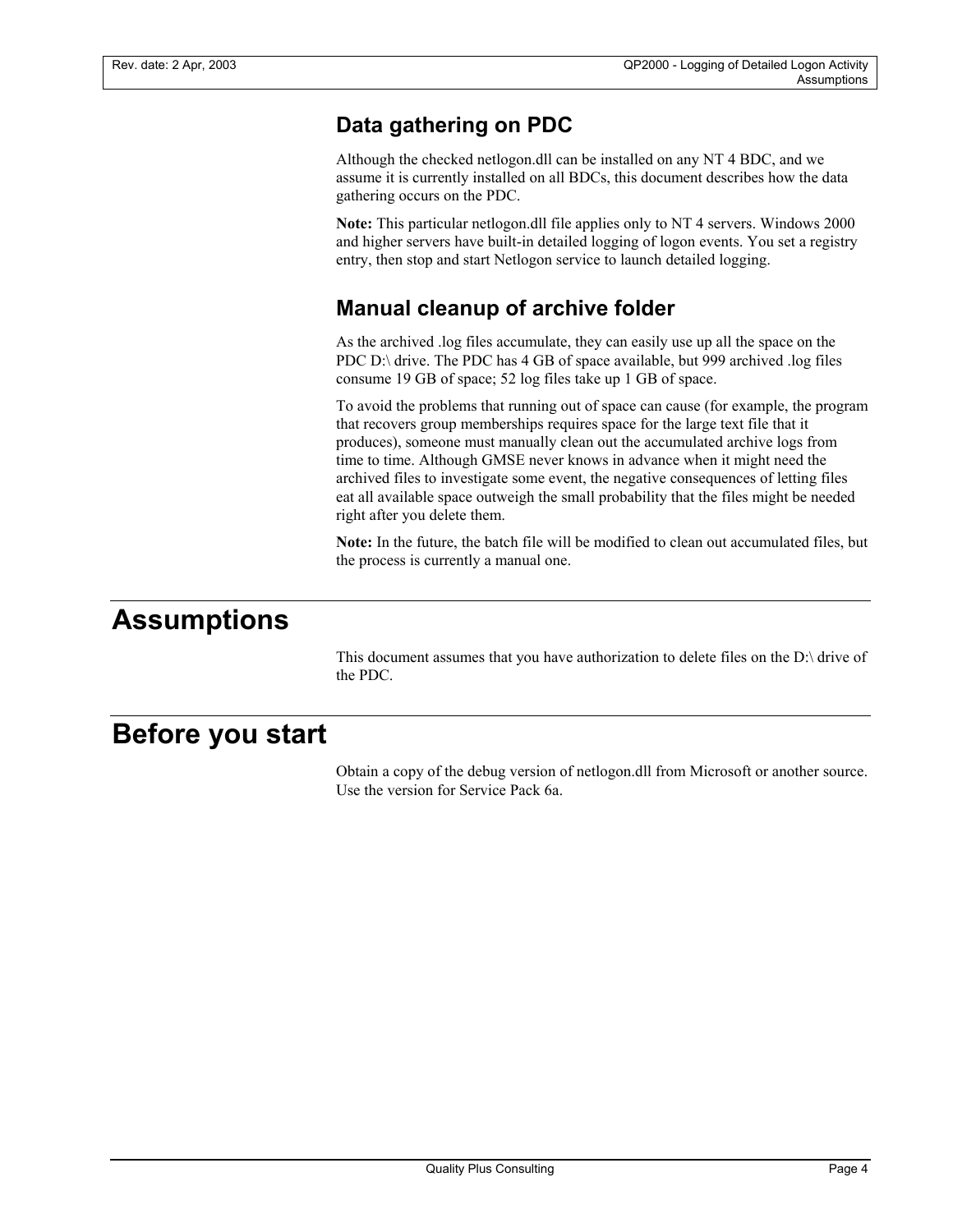## **Procedures**

#### **Install checked netlogon.dll**

- 1. In folder **C:\WINNT\System32**, rename the existing (original) netlogon.dll file, e.g., call it **netlogon.orig**.
- 2. Copy the new checked netlogon.dll file to **C:\WINNT\System32**.
- 3. Configure the required DBFlag registry entry. You can do this manually, or you can run the appropriate command file. The source file contains file NetlogonReg.cmd that you can use for this purpose. Example of a command:

**NetlogonReg.cmd** *server\_list*

Where *server* list is a text file with the names of the servers whose DBFlag registry entries you want to set.

**Note:** This command file changes only DBFlag and leaves all other registry entries intact.

4. Reboot the server. **Note:** You must reboot the server to make the change effective.

#### **Manually delete accumulated log files**

- 1. Ensure that no investigation is in progress that might require the accumulated data in the log files.
- 2. Open **\\PDCName\d\$\Netlogon.logArchive**.
- 3. Delete files as you wish.

*CAUTION!* Look carefully at the date/time stamps of the files that you delete. Depending on what was previously deleted, the batch file may restart the file numbering at 001 for more recent log files. Thus higher-numbered files may be older than lower-numbered files. Example: